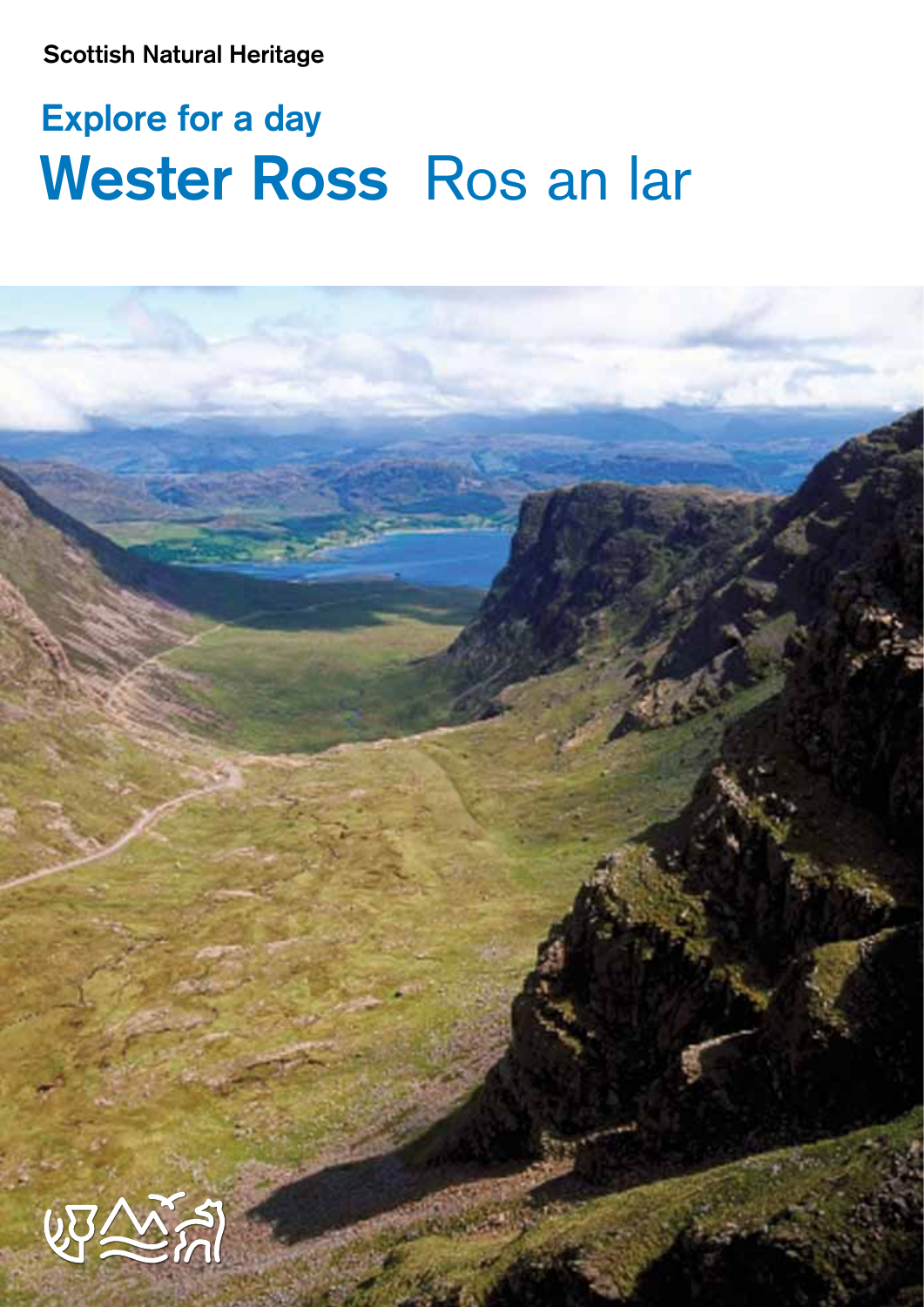

Wester Ross has a landscape of incredible beauty and diversity fashioned by a fascinating geological history. Mountains of strange, spectacular shapes rise up from a coastline of diverse seascapes. Wave battered cliffs and crevices are tempered by sandy beaches or salt marsh estuaries; fjords reach inland several kilometres. Softening this rugged landscape are large inland fresh water lochs. The area boasts the accolade of two National Scenic Area (NSA) designations, the Assynt – Coigach NSA and Wester Ross NSA, and three National Nature Reserves; Knockan Crag, Corrieshalloch Gorge and Beinn Eighe. The North West Highland Geopark encompasses part of north Wester Ross.

#### **Gaelic dictionary**

madainn mhath mat-in va<br>feasgar math fess-kur ma

### **Gaelic Pronunciation English**<br> **Comparish**<br> **Comparish**<br> **Comparish**<br> **Comparish**<br> **Comparish**<br> **Comparish**<br> **Comparish**<br> **Comparish**<br> **Comparish**<br> **Comparish** beinn bayn mountain<br>gleann glyown glen inbhir een-er mouth of glyown<br>een-er inbhir een-er mouth of a river<br>achadh ach-ugh field ach-ugh<br>more mòr **mòr** more d'ann anns an big more that the more that the more that the more that the more that the more that the more that the more that the<br>beag bake small madainn mhath mat-in va

# feasgar math fess-kur ma good afternoon<br>mar sin leat mar shin laht approximation of the feature of the state of the mar shin laht mar shin laht goodbye

Historically people have settled along the seaboard, sustaining themselves by combining cultivation and rearing livestock with harvesting produce from the sea. Crofting townships, with their small patch-work of in-bye (cultivated) fields running down to the sea can be found along the coast. The ever changing light on the landscape throughout the year makes it a place to visit all year round.

# **Symbol Key**



Admission free unless otherwise stated.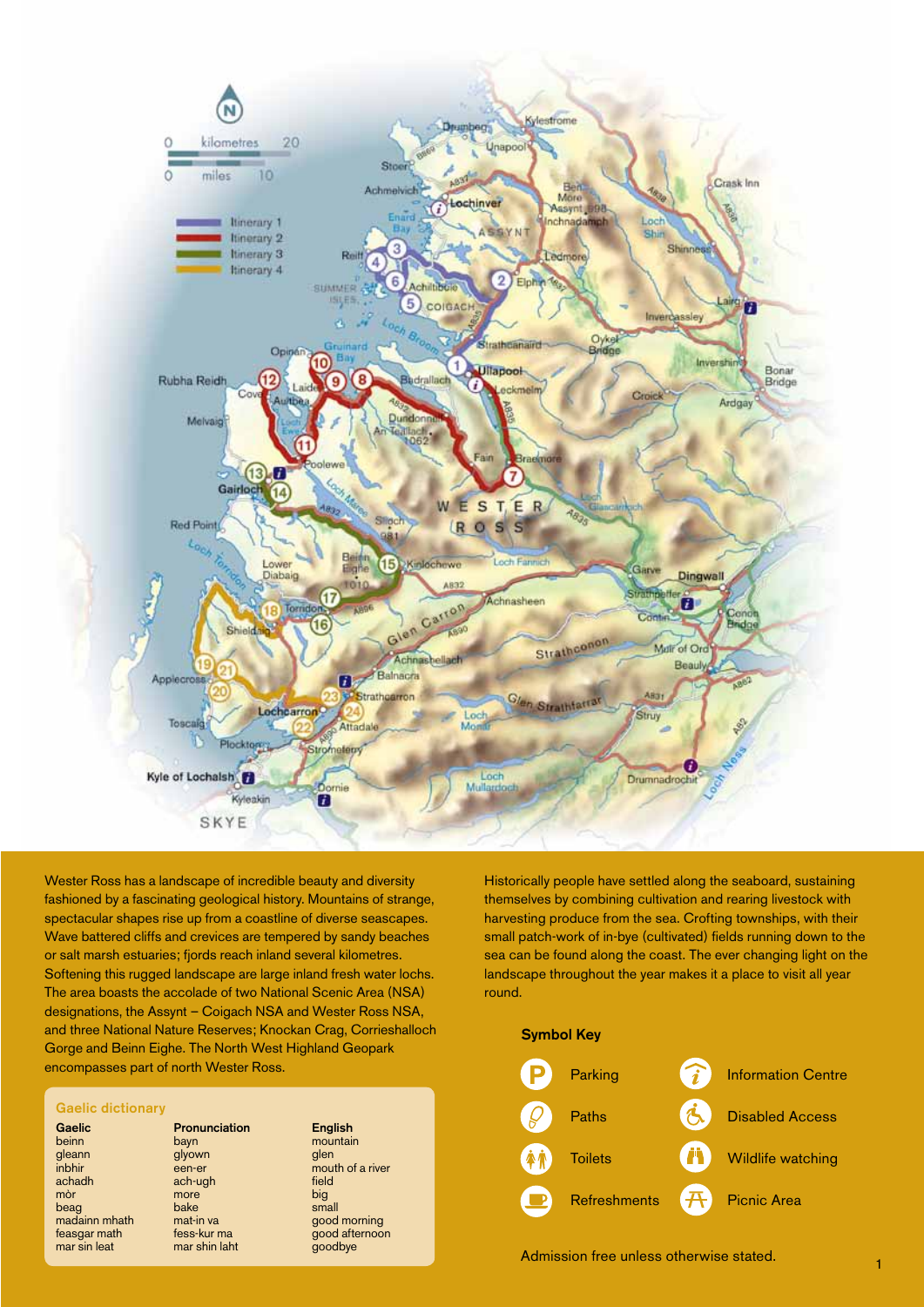# **1 Ullapool 1** Ullapul (meaning wool farm or Ulli's farm)

This picturesque village was founded in 1788 as a herring processing station by the British Fisheries Association. Although fishing is less important now, the harbour is still the focal point with its main role as a ferry port for traffic between the Outer Hebrides and the mainland. The Ullapool Museum is an excellent place to discover more of the fascinating history of the area. Join one of the boat trips from the harbour and browse the good range of shops.

#### Grid reference: NH128942 **www.ullapool.com**

#### **All facilities available.**



# **2 Knockan Crag National Nature Reserve 2** Creag a' Chnocain (meaning crag of the small hill)

Do you wonder what kind of forces shaped this spectacular area? Knockan Crag holds the key to an amazing story of colliding continents and scientific discovery. Here you can see where the force of two continents crashed together and formed the Moine Thrust. The unmanned visitor centre has excellent information and interactive displays on the landscape and geology of the area. Trails allow you to get out into this exceptional landscape, and you can explore the art and poetry carved in the stone. After your visit you will see the landscape in a completely different way!

Unmanned Visitor Centre open all year round.





# **3 Achnahaird Bay 3** Bàgh Achadh na h-Àirde (bay of the field by the headland)

This narrow inlet is a wonderful place to spend a day at the beach. Dunes fringe the west side of the bay and beyond, lime rich machair provides excellent grazing for sheep. At low tide an extensive estuary of sand flats and salt marsh is exposed. From April to July lapwing, ringed plover and common sandpiper nest around the bay. Two coastal walks, one to the north of the car park and one to the east offer good views, interesting geology and wildlife spotting opportunities.

Grid reference: NC015140





# **4 Scenic Route from Achnahaird Bay to 4 Achiltibuie**

As you travel along the single track road you pass through typical Highland crofting townships and over windswept moorland. A croft is a traditional small holding which is usually not big enough to provide a family's sole income and most crofters will have additional sources of income. Much of the moorland you see is Common Grazing which gives local crofters the right to graze their animals over this area. Off the coast lie the beautiful Summer Isles, so called because traditionally sheep were taken out to graze on the islands in the summer months.

Grid reference: NC007135





# **5 Rubha Dunan & coastal walk 5** Rubha Dùnan (meaning the promontory of the small fort)

This short walk takes you to a ruined broch, one of a number of prehistoric sites in the area, which was built to protect people and livestock from seaborne raiders. Beside the broch is Loch Poll An Dunain, designated as a nationally important wet grassland. If you look carefully along the south side of the loch you will find two ruined sluice gates, indicating that this loch was once man managed.

You can extend the walk by continuing around Rubha Dunan peninsula, a wonderful place to spot marine wildlife.

Grid reference: NC033073

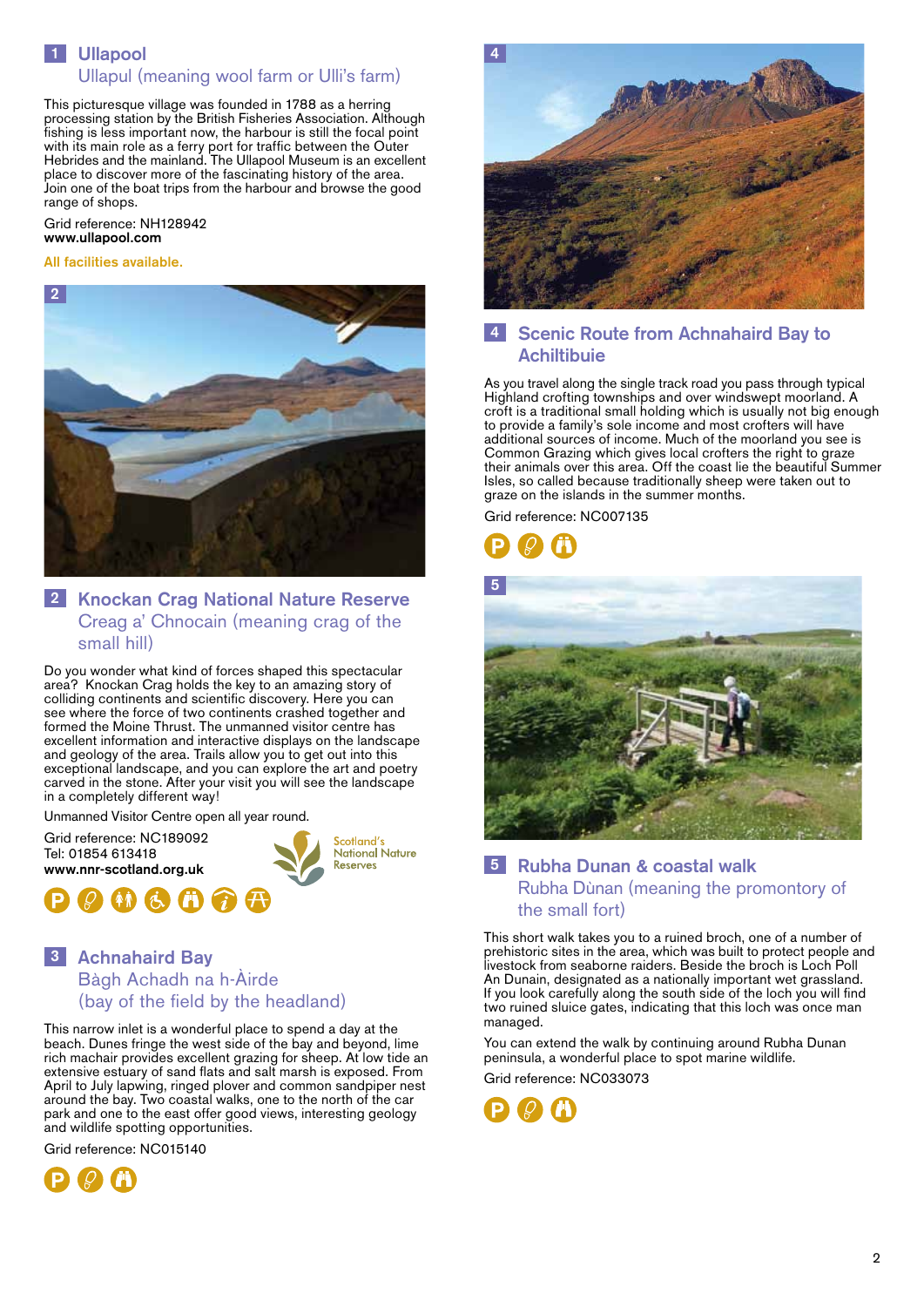

# **6 Achiltibuie 6**

# Achd Ille Bhuidhe (meaning field of the yellow haired boy)

This small crofting township is a popular place to holiday. It offers a relaxed, quiet atmosphere with wonderful views and is renowned for its local art scene. The village has a shop, petrol pump, hotel and art and crafts made by local artists and makers. The Highland Games are held every July and are well worth attending if you're around. Boat trips to the Summer Isles can be booked at the post office and offer the opportunity to see sea birds, seals and (if you're lucky) otters!

Grid reference: NC023086 **www.coigach.com**

#### **All facilities available.**



# **7 Corrieshalloch Gorge National Nature Reserve 7** Coire Shalach (meaning ugly hollow)

The sheer-sided spectacle of Corrieshalloch Gorge carries the river Droma down a series of thundering falls, the most dramatic of which is the 45m Fall of Measach (Easan na Miasaich, meaning 'fall of the place of the platters'. This is a reference to the smooth, rounded boulders, or platters, which occur in the river bed above the falls.) A good path leads from the car park to this extraordinary natural feature. The heart-stopping highlight of any visit is to cross the gorge via a suspension bridge above the falls, from where the path leads you to a cantilevered viewing platform. The humidity and shelter provided by the gorge sides allows a range of special plants to thrive.

**Parking Charges** Open all year round.

Grid reference: NH204780 Tel: 01445 781200 **www.nts.org.uk www.nnr-scotland.org.uk**



# **8 Gruinard Bay (Sea Eagle Viewpoint) 8** Gruinneart (meaning shallow firth)

Gruinard Island, just off Gruinard Bay, is the hunting ground for a pair of White Tailed Eagles (Iolair sùil na grèine in Gaelic, meaning "Eagle with the sun lit eyes" due to its bright yellow colour) who have successfully reared young since choosing to breed in the area. In 1942 anthrax was being tested as an agent for biological warfare and was released onto the island as an experiment. Since then few people visit the island, although it has now been declared safe, leaving the birds in peace. Best chance of a sighting is during the breeding season (January to October). The layby viewpoint (shore side of the road) can be found 22 miles/35km from Corrieshalloch Gorge.

Grid reference: NG964930 **www.visitwester-ross.com**



# **9 Laide Church, Chapel & Graveyard 9** An Leathad (meaning the slope)

There is some mystery surrounding the origins of Laide Chapel, also known as the Chapel of Sand of Udrigil. Legend has it that it was built by Saint Columba, an Irish Royal sent to Scotland to convert the Picts to Christianity in the late 500's. Others say it was constructed by George MacKenzie of Gruinard in the 1700's. However, it is most likely the later work was a restoration of the early chapel. The chapel was abandoned in the 19th Century and services were held at a nearby cave.

Grid reference: NG901920



# **10 Mellon Udrigle Bay 10**

# Meallan Udraigil (meaning knoll of Udraigil)

With its white sands, shallow turquoise sea and natural shelter from westerly winds this is an ideal place for all the family. But what makes it really special is the distant mountain vista. The sheltered bay attracts foraging waders, gulls, heron and red throated diver. A way marked path takes you to the top of the peninsula, Rubha Beag and along to a rough track at Opinan (Na h-Òbaidhnean meaning the place of little bays) crofting township, once a salmon netting base, before heading back to the car park.

Grid reference: NG890959 **www.mellonudrigle.com**



# **11 Inverewe Garden Estate 11** Inbhir Iùbh (meaning mouth of the river yew)

A lush, tropical oasis perched on a peninsula at the edge of Loch Ewe amid the rugged landscape of Wester Ross, this world-famous 21 hectare (54 acre) historic garden is one of Scotland's most popular botanical attractions. It is surrounded by over 809 hectares (2,000 acres) of estate land managed for conservation. Created out of bare rock and a few scrub willows in 1862 by Osgood Mackenzie, it's full of colourful and exotic plants from around the world.

#### **Admission charge**

bad weather.

Garden and Visitor Centre: Open Daily: Easter to May - 9.30-5.30; Jun to Aug - 9.30- 6; Sep 9.30-5; Oct, 10-4. Garden only: Nov to Mar, daily 10-3. The garden may be closed for health and safety reasons in

Grid reference: NG863821 Tel: 0844 493 2225 **www.nts.org.uk**



# **12 World War II sites 12**

Located on the Western Point of Loch Ewe, you can visit the extensive remains of a World War II emergency coastal battery. This area served as an Assembly point for Arctic Convoys bound for Murmansk in Russia. A memorial stone was unveiled in 1999 to those who lost their lives after sailing from here. Today visitors will find sheep rather than soldiers patrolling the area and keeping an eye out for any distant threats!

Grid reference: NG 814920

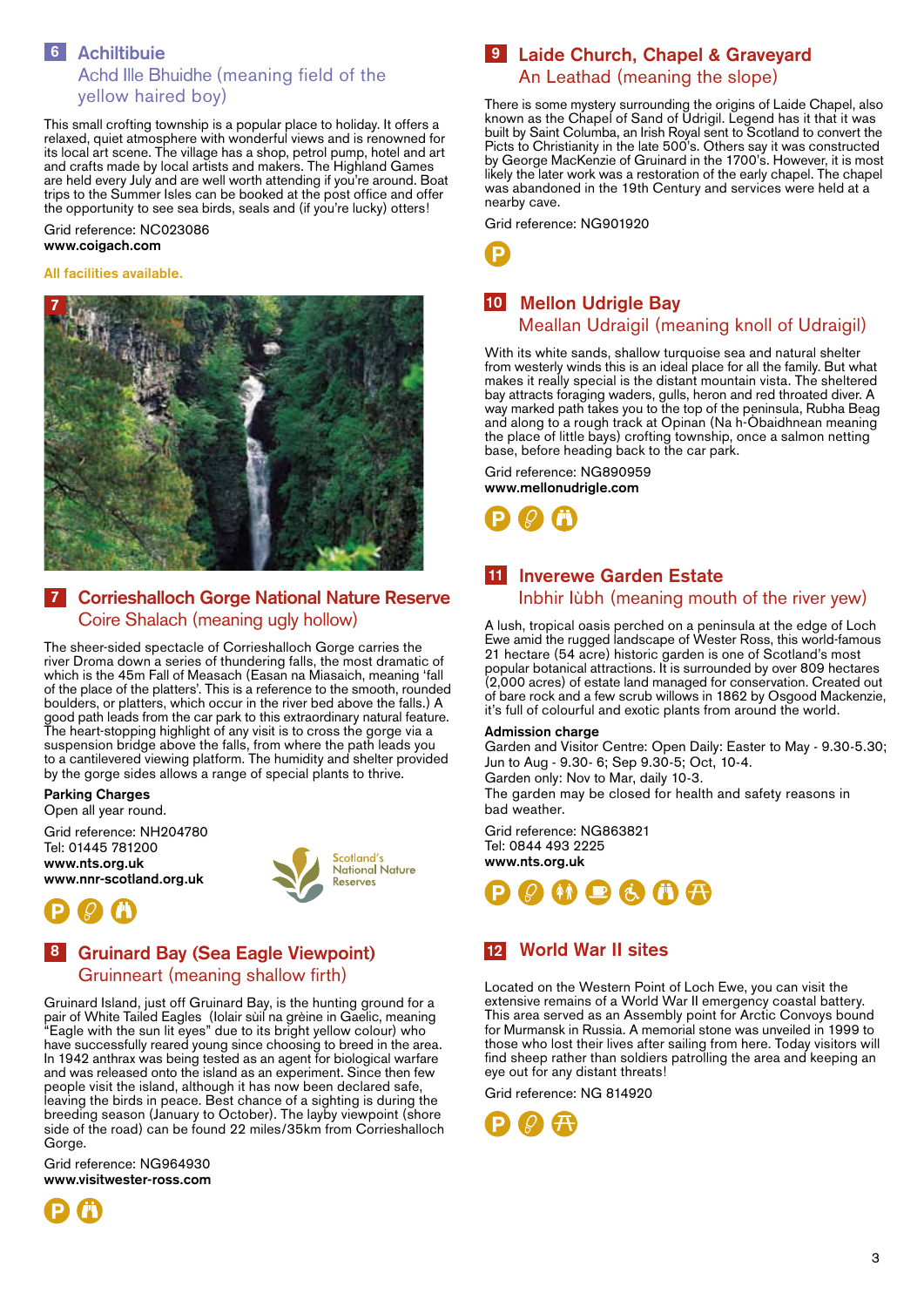# **13 Gairloch 13** Geàrrloch (meaning short loch)

The village of Gairloch is a collection of several small settlements. A popular holiday destination since Victorian times it offers everything that visitors come to the Highlands to see! It features an outstanding coastline with a wonderful combination of mountain, sea and island scenery. A wealth of activities is on offer including marine wildlife tours, a golf course and pony trekking. Beside services such as shops, restaurants and B&Bs the excellent Heritage Museum is well worth a visit to learn about local history!

#### **Museum: Admission charge**

Open Easter-October, Mon-Sat 10am-5pm.

Grid reference: NG803770 (Museum) Tel: 01445 712287 (Museum) **www.gairlochheritagemuseum.org**

**All facilities available.**

# **14 Flowerdale Glen 14**

Due to its complex underlying geology, the sheltered Glen of Flowerdale is home to a wide variety of plant and animal life and was given its name due to the impressive display of wildflowers. A gentle walk passes Flowerdale House, built in 1738 for the Mackenzies of Gairloch, who still own the surrounding estate. A number of footpaths have been created and upgraded recently and the more enthusiastic walker can take a 4.5 mile/7km path up to the waterfall before heading back to the car park.

Grid reference: NG810751





# **15 Beinn Eighe National Nature Reserve 15** Beinn Eighe (meaning file mountain)

With a cluster of mountain peaks, ancient pinewoods and soaring golden eagles, it's no wonder Beinn Eighe was Britain's first National Nature Reserve. Set up in 1951, it stretches from loch-side to mountain top over 48 square kilometres. A trail network offers something for everyone, whatever the weather. The woodland trail explores the ancient pine forest which clings to the lower slopes, while the mountain trail is for the more ambitious walker. The Beinn Eighe Visitor Centre tells the story of the reserve through displays, video, hands-on activities and touchscreens.

Visitor Centre Open April to October: 10am - 5pm.

(toilets open all year round) Grid reference: NH019630 Visitor Centre: 01445 760 258 Office: 01445 760254 **www.nnr-scotland.org.uk**







# **16 Torridon Countryside Centre & Deer Museum 16** Toirbheartan (meaning isthmus)

With some of the most spectacular mountain scenery in Scotland, Torridon is a magnet for walkers, geologists and naturalists. The local countryside centre has an audio-visual presentation and information about the area, its wildlife, history and estate management. The Deer Museum is just along the track. Built up by local ranger Seamus McNally over many years, it gives an insight into the lives of wild red deer and those who manage them. Both centres are unmanned.

Countryside Centre Open: Easter to 30 September. Sunday – Friday 10am – 5pm. (closed Saturdays) Deer Museum Open All Year

Grid reference: NG905557 (Countryside Centre) Tel: 0844 4932229 Ranger Tel: 01445 791221 **www.nts.org.uk**





# **17 Torridon Strandline Walk & bird hide 17** Toirbheartan (meaning isthmus)

Just a little past the deer museum a footpath turning left off the track takes you to a bird hide overlooking picturesque Loch Torridon, where you may see an array of birds and possibly an otter. Back on the track, turn left, past the house and follow the 2 mile shore path which leads to an atmospheric open-air meeting place. Historically this was used as a preaching place after the religious disruption of 1843. Return to your start point along the single track road through the township. In the attractive Loch Torridon Community Centre you will find a gallery which displays and sells fine arts and crafts made by local artists and makers.

Bird Hide and footpaths open all year round. Art and Craft Gallery open: Easter to October. Monday to Saturday 10am – 4pm. October to March- Monday, Wednesday and Friday from 11am – 3pm.

Grid reference: NG899554 (Bird Hide) **www.nts.org.uk www.lochtorridoncentre.co.uk**

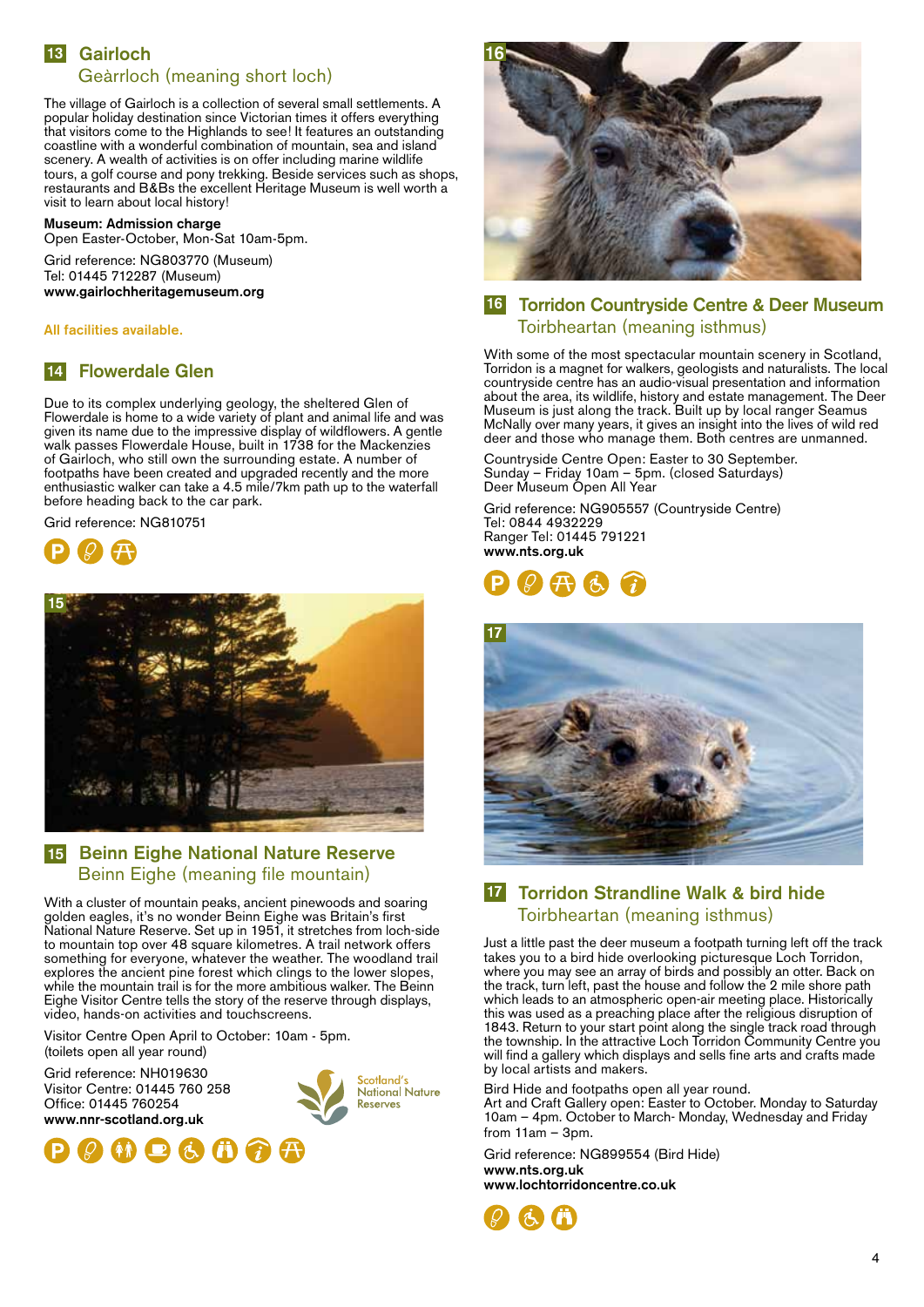# **18 Shieldaig Peninsula and Island 18**

The distinctive pine trees on Shieldaig Island, situated on the south side of Loch Torridon, were planted over 100 years ago to provide poles for drying fishermens' nets but now provide a nesting site for a pair of White Tailed Eagles (sometimes called sea eagles). From the front of Shieldaig village common seals can be seen at close quarters, along with eider ducks, oystercatchers and shags. From the north of the village there is a good path that takes you around the Shieldaig peninsula. Marine wildlife watching tours can be taken from the pontoon

Grid reference: NG815539 **www.shieldaig.info**



## **19 Applecross Heritage Centre & Clachan Church 19** A' Chomraich (meaning the sanctuary) An Clachan (meaning the village)

A derelict building has been renovated to ensure the historical, religious and cultural background of this uniquely isolated highland community was not lost forever. This centre gives a good insight and understanding into the community of this peninsula and how it has been shaped over the centuries. Just beyond the Heritage Centre is Clachan Church and the unmarked site of Maelrubha's burial. Maelrubha founded a Christian settlement in Applecross in 673. For some 120 years there was a thriving monastery from which the gospel was spread throughout the area.

Grid reference: NG711457 **www.applecrossheritage.org.uk**





#### **20 Applecross Broch 20**

The Applecross Broch (adjacent to the Applecross campsite) was made 'famous' in 2005 when television's Channel 4 Time Team undertook an investigative dig and confirmed that the ruins were indeed what remained of a broch. Detailed information can be found in the heritage centre. The path that takes you past the broch is part of the longer Applecross Archaeology trail.

Grid reference: NG711443 **www.applecrossheritage.org.uk**



# **21 Applecross Estate 21**

Set in an area of the most stunningly beautiful landscape, the estate offers wonderful wildlife watching opportunities. A network of walking paths and trails have been developed allowing you to explore different parts of the estate. Sea birds, waders and wild fowl can be seen on the estuary while otters and heron hunt on both river and sea. Seals and dolphin are often seen along the varied and interesting coastline, whilst red deer roam the surrounding hills. There are also some great outdoor recreational activities available in the area.

Grid reference: NG711443 **www.applecrosstrust.org.uk**





#### **22 Stromemeanach Abandoned Village** An Sròm Meadhanach (the middle stream) **22**

A scenic half kilometre walk will take you to this village, which was abandoned in the 19th century. Explore the ruins of the once thatched 'black houses' and search out the well preserved circular foundation of a water mill by the stream. The walk starts some 50 metres beyond the weavers where there is a track to your right (signed) which leads you through an attractive birch wood to the abandoned village. Please note there's very limited parking at the start of the walk. Please ensure that you park safely and that you do not block any junctions or roads (due to fishery and forestry operations there may be large vehicles needing access to side tracks).

Grid reference: NG872366



# **23 Lochcarron 23** Loch Carrann (meaning loch of the rough water)

This picturesque lochside village provides great opportunities for fishing, walking, climbing, sailing and offers a range of local services. The narrows at Strome (An Sròm meaning the current from Norse) create strong tidal currents, resulting in rich marine communities - bottlenose dolphins can sometimes be seen in the Loch. The exposed estuary at low tide makes it a great place for the keen bird watcher. The Lochcarron Producers' days (last Friday every month, April-October) offer a chance to buy top quality local produce. The Highland Games are held at the nearby Attadale Estate every July.

Grid reference: NG910403 **www.lochcarron.org**

**All facilities available.**

# **24 Attadale Gardens 24** Atadal (of norse origin, meaning unclear)

These spectacular gardens were started in Victorian times and have been lovingly developed over the last 40 years. The varied grounds feature extensive water gardens which extend along the driveway up to the house, Japanese gardens and well-hidden sculptures throughout. This is a place of ever changing interest, whatever the season. The paths take you through 20 acres of botanical bliss, over bridges, waterfalls and exotically planted ponds.

#### **Admission Charges**

Open – April to end October (closed Sundays) Well-behaved dogs on a short lead are welcome provided they are kept under control

Grid reference: NG926389 Tel: 01520 722603 **www.attadalegardens.com**

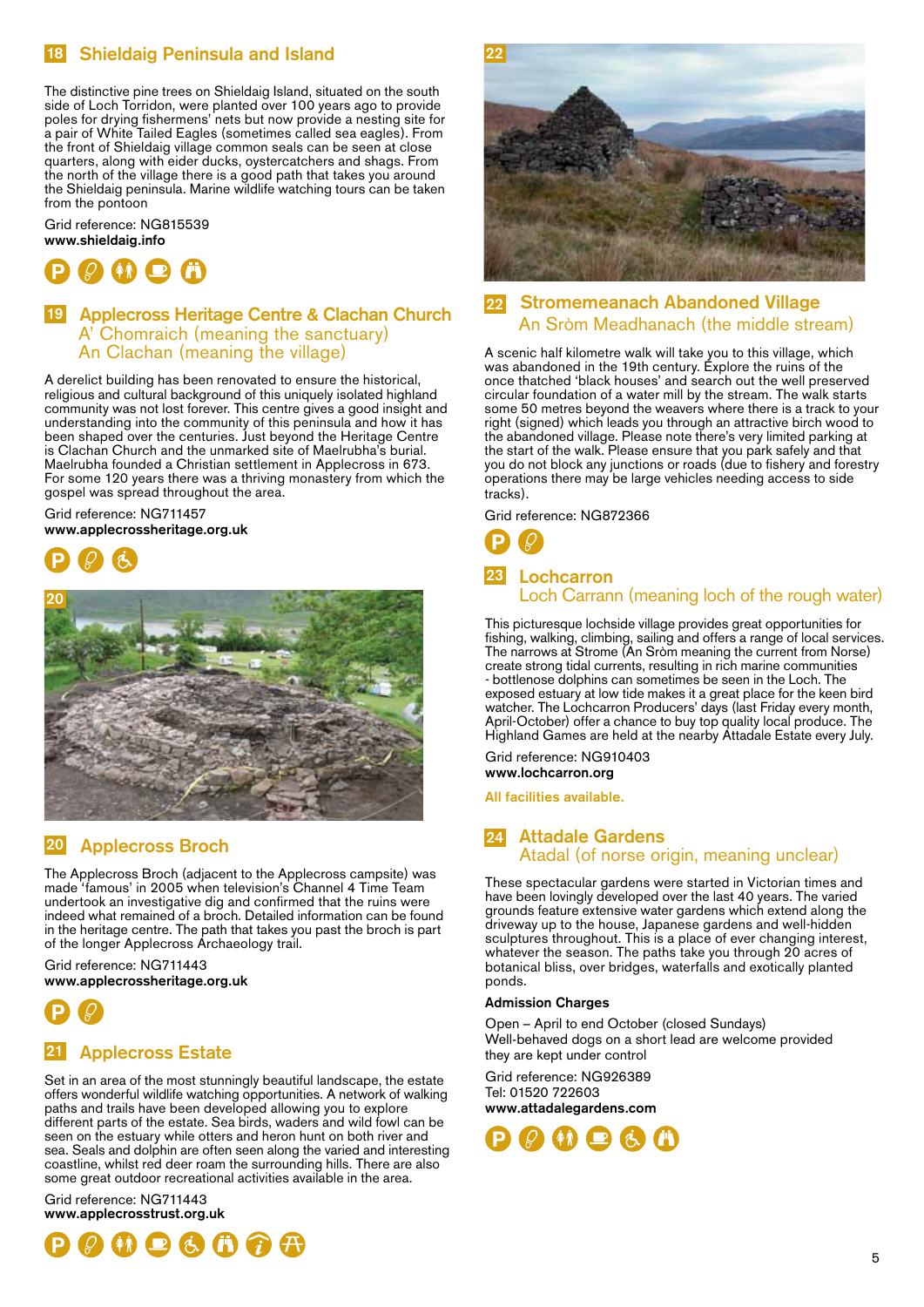





# **Itinerary 1**

**Beyond The Rock**

"The Rock" is the ancient description for the spectacular mountain – Ben Mor Coigach, which dominates the landscape around Lochbroom. Beyond "The Rock" the Coigach Peninsula is blessed with outstanding seascapes and mountain vistas. It lies within the Assynt – Coigach National Scenic Area and North West Highland Geopark. Steeped in human history, the peninsula, originally in the possession of the Macleods of Lewis until in 1610, was taken into the Mackenzie family through marriage and conquest.

# **Knockan Crag National Nature Reserve (2)**

Head north out of Ullapool on the A835 for 13 miles/21 km. Knockan Crag National Nature Reserve car park is well signposted on your right hand side.

# **Achnahaird Bay (3)**

3 miles/ 4.8 km south of Knockan Crag turn off the A835 onto the single track road to Achiltibuie. Passing through the Assynt – Coigach National Scenic Area, a mountain shaped like a cock's comb (Stac Pollaidh) comes into view, rising directly above the road. A car park at the base of the mountain, is an ideal place to stop to take photos. Continue along the single track road for 6 miles/9.6 km, turning right at the T junction, sign posted 'Achnahaird'. After another 1.5 miles/2.4 km up the road, take the right turn signposted for the beach. Follow this road to the car park where a path leads to the beach (wheelchair access for a short distance).

# **Scenic route to Achiltibuie (4)**

From Achnahaird Beach car park drive back to the single track road and turn right. The drive takes you over the moorland of the Rubha Coigeach peninsula. Long straight lines cut into the peat are noticeable; these are traditional peat banks and you may see peats piled up to dry. Look out for a viewpoint with wonderful views of the Summer Isles. Follow the road's left turn when it reaches the shore (signposted 'Achiltilbuie'). Just over half a mile from the township of Altandhu is a turning to the right for Old Dornie harbour. It is from here that the morning or afternoon cruise to the Summer Isles departs. The township of Polbain is the last township you pass through before reaching the T-junction (signposted 'Achiltibuie'). The Achiltibuie township is 1 mile/1.5km further along the road.

# **Rubha Dunan (5)**

Pass through Achiltibuie. After the primary school and community centre is the township of Polglass. Look out for a small parking area on the left. Opposite the car park is a wooden sign indicating the route to the broch. A gate leads you onto a well-made path which winds its way down through a field below the croft houses to the shore. To return to Ullapool take the road directly from Achiltibuie to the T-junction overlooking Achnahaird Bay. Turn right and retrace your route to Ullapool. The direct journey from Achiltibuie to Ullapool takes about one hour.

# **Itinerary 2**

# **A journey on the edge of wildness**

This journey will take you along the edge of the stunning Wester Ross National Scenic Area. The rugged mountain splendour is tempered by sweeping open moorland, pockets of native woodland, myriad of fresh water lochans and crofting townships. The coastline is indented by fjords and sea lochs. Storm tossed rocky headlands and sea cliffs are softened by beaches, islands and small inlets. The rugged mountain area you circumnavigate on this journey is known as the Fisherfield Forest, which is not a forest at all. The word 'forest' has been used traditionally to describe an area where deer roam freely. Deer stalking became a popular pastime in the Victorian era. The wealthy bought up vast areas of the Highlands to create sporting estates where guests could stalk deer and fish for salmon and trout. Over the centuries it is the mix of managing the land for sporting, for crofting and for harvesting from the sea that has led to the pattern of human settlement found in Wester Ross today.

# **Corrieshalloch Gorge (7)**

From Ullapool head South on the A835 along Loch Broom. After 12 miles/19.2km. miles turn right onto the A832 where Corrieshalloch Gorge is signposted. The car park is on your right in 0.5 miles/1 km. It is a pay and display car park; the revenue earned from this goes towards maintaining the site for visitors.

# **Gruinard Bay (8)**

From Corrieshalloch Gorge continue along the A832 for 24 miles/38.5 km. You will travel the high moorland road known as "the Fain" from which you get spectacular views across into the remote Fisherfield "forest" mountains. As the road proceeds towards the coast along the foot of An Teallach the vista opens out to reveal glacial terracing on the floor of Strath Beag. You might see wild goats, red deer or red squirrels. At the end of Little Lochbroom the road ascends over moorland then drops down along the edge of Gruinard bay. There is a parking bay on the right. This is a good place to stop and spend time looking for white tailed eagles.

# **Laide Chapel & Graveyard (9)**

Continue onto the village of Laide. Just past the garage, turn right, following signs for Mellon Udrigle. After a few hundred metres, heading up the hill, there is a parking place on your right. A footpath just below this takes you down to the chapel & graveyard.

# **Mellon Udrigle Beach and Coastal Walk (10)**

After leaving the Chapel, continue North for 3 miles/4.8 miles, following the signs for Mellon Udrigle. As you come down into Mellon Uldrigle, just past the camping ground, there is a small car park on your right. Park here and take the board walk down to the bay.

# **World War II sites (12)**

Return to the A832 and continue south. Follow this road for 8 miles/13 km, Inverewe Gardens are on your right. The village of Poolewe is half a mile on from the gardens. To get to the World War II Sites, cross the bridge in the village and turn right, signposted to Inverasdale and Cove. Follow this coastal road for 8.5 miles/13.5 km until you come to a parking area from where you can explore these interesting remnants.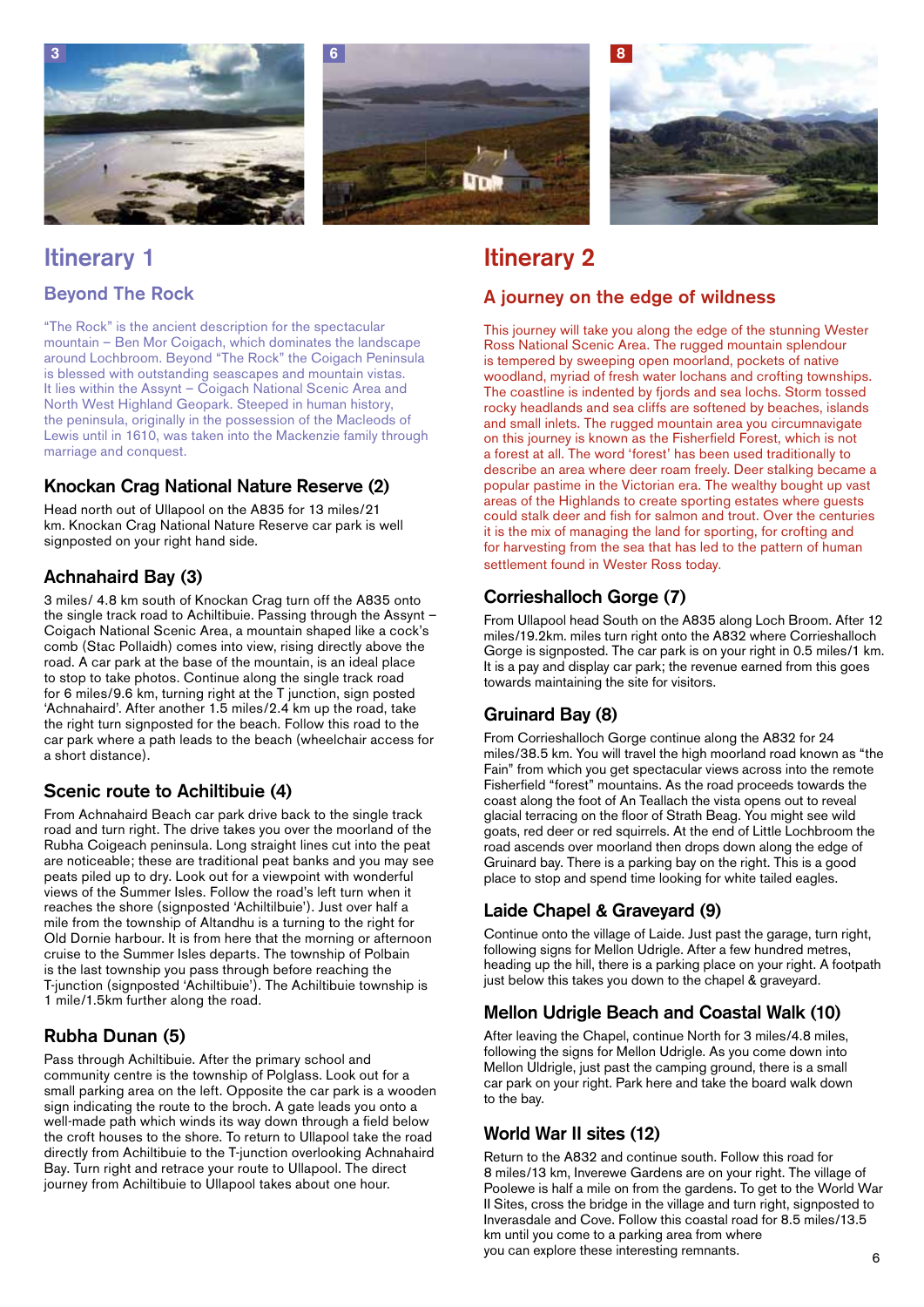





# **Itinerary 3**

# **Into the heart of scenic grandeur**

Leaving behind the sandy beaches and rocky inlets of Loch Gairloch, you pass the hills of Flowerdale deer forest. Wide straths and narrow glens to the south of the road lead the eye to the peaks of Beinn Eighe and Torridon. To the north east are the mountains of Letterewe, the most prominent of which is Slioch. Beautiful Loch Maree stretches out before you. This 12 mile long fresh water loch follows a geological fault line. Five large wooded islands and over 25 smaller ones create sheltered places for Black throated diver to nest. White tailed eagle also take advantage of the peace of this loch. The islands have an interesting history of human settlement dating back to 7th Century. Extensive oak woodlands grew on the north eastern shore, but only the remnants of these survive today. The wood was used for fuelling the first industrial scale iron smelting works, settlements associated with the works grew up on that side of the loch. Beinn Eighe National Nature Reserve lies at the foot of Beinn Eighe at the head of Loch Maree. The inland village of Kinlochewe is the gateway to Glen Torridon. A single track road to Torridon will lead you through some of the most spectacular mountain scenery in Scotland.

# **Gairloch Heritage Museum (13)**

Leave Poolewe, heading South on the A832. In just over 5 miles/8 km you will come to the village of Gairloch. Just before you enter the village there is a carpark & viewing area with local information on your right. As you come down into the village there is a car park on your right (signposted Heritage Museum). Park here for the Museum.

# **Flowerdale Glen (14)**

Turn back onto the A832 and follow the road along the shore of Loch Gairloch for just over 1 mile/ 1.5 km. About 200m from the Heritage Centre Museum you will pass an interesting wooden and glass building on your left, which is home to the Tourist Information Centre. Continuing along the road, you will notice that Loch Gairloch is blessed with lovely sandy beaches. The car park for the Flowerdale walks is 500m from the golf course on the north side of the Flowerdale river. The Old Inn faces you on the opposite bank. Parking is free. There are a variety of walks signposted. Across the road you see Gairloch harbour, from where marine wildlife watching boat tours depart.

# **Beinn Eighe National Nature Reserve (15)**

Continue further south on the A832 for about 15 miles/24 km along the road where you will see a picnic site on your left. This has wonderful views over Loch Maree and two lovely walks start from here: a short walk that allows you to explore the ancient Scots pine woodland at the foot of Beinn Eighe and a much more rugged and demanding walk that takes you up just under the peaks of Beinn Eighe to the land where ptarmigan make their home. Further along the road the Beinn Eighe NNR Visitor Centre is signposted on your right.

# **Torridon (16) & (17)**

Continue on the A832 into Kinlochewe, turning right onto the A896, signposted to Torridon & Shieldaig. From Kinlochewe it is 10 miles/16km to Torridon. Turn right off the A896, and the countryside centre is the green building immediately to your left. The Deer Museum, bird hide and strandline walks are along the rough track that leads from the Countryside Centre towards the shore. This pedestrian track is wheelchair accessible.

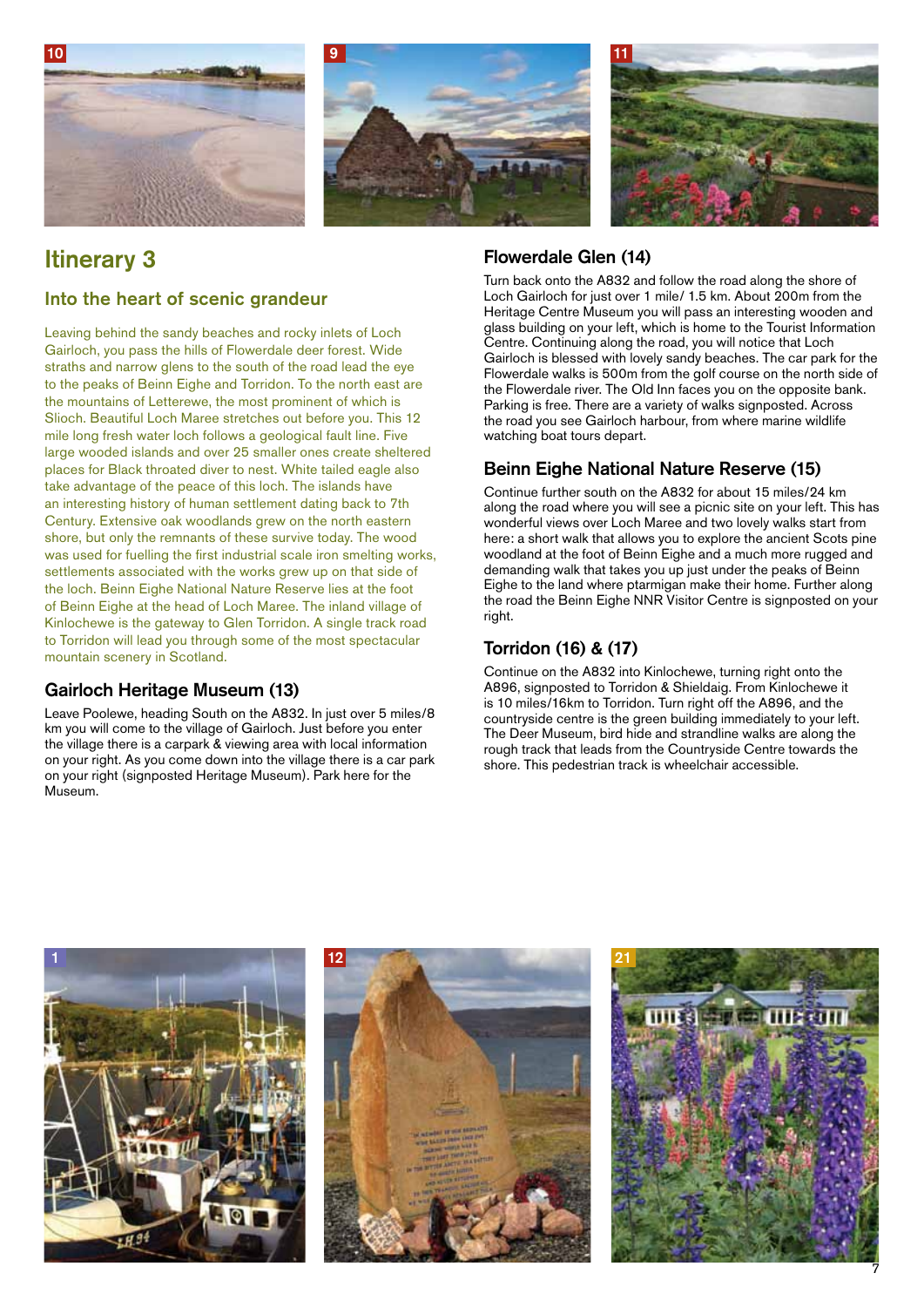





# **Itinerary 4**

# **Over the roof of Wester Ross**

This journey is an exciting one. The pretty lochside village of Shieldaig will give you the opportunity to take a break before venturing onto the remote road to Applecross which boasts breathtaking views over to the Island of Raasay and the mountains of Skye beyond. Sometimes you can even see the Outer Hebrides to the north. As the road bends east you will come into the sheltered glens of Applecross, a green, pastural oasis after the long areas of moorland and rugged seascapes you have just passed through.

The road to Lochcarron takes you up and over a mountain pass in a series of tight hairpin bends. Known as Bealach na Bà (Pass of the cattle) this is the highest mountain pass in Scotland. A view point at the top of the pass allows you to enjoy breathtaking views of mountain scenery and seascapes.

**Please note: The Bealach na Bà mountain pass is not suitable for caravans and should not be attempted in wintry conditions!** The alternative route is the way you came via the coastal route to Shieldaig.

### **Shieldaig Peninsula & Island (18)**

The village of Shieldaig has a picturesque lochside location and lies about 19 miles/30.5 km west of Torridon just off the A896. The Peninsula walk starts from the car park at the north end of the village (public toilets are located here). Walk up hill to the school, next to which you find a way marker. Wildlife sea tours of the loch leave from the pontoon to the south of the village.

# **Applecross Heritage Centre and Clachan Church (19)**

Less than a mile south of Shieldaig, turn right following the signs for the 'Wester Ross Coastal Trail'. This single track road winds 24 miles/38.5 km around the Applecross Peninsula to Applecross. About 1 mile/1.5km before you reach Applecross village you come down the long hill overlooking Applecross Bay; there is an information panel to your right and the Heritage Centre car park to your left. A footpath takes you up to the Centre. Clachan church is just beyond the Heritage Centre.

# **Applecross Broch (20)**

Turn left from the Heritage Centre car park and follow the road round the bay towards the village. Turn left onto the road signposted 'Loch Carron and the Wester Ross Coastal trail'. About 500m up the road there will be a turning right into the campsite and 'Flowertunnel' restaurant. From the campsite car park you can access the footpath that passes the broch ruin.

# **Stromemeanach abandoned Village (22)**

From Applecross village take the steep mountain pass over Bealach na Ba (see info above) back to the A896 where you turn right (signposted 'Lochcarron'). Just after you enter Lochcarron village turn right (signposted 'North Strome' and 'Ardaneaskan'). After 4 miles/3.2 km, near Lochcarron Weavers, find safe parking. The walk to the abandoned village starts some 50 metres beyond the weavers shop to your right (signed). Parking is limited, please ensure that access to all side tracks and all roads remains clear for larger vehicles (fishery & forestry operations).

# **Attadale Gardens (24)**

Retrace your journey to the A896, turn right to get to Lochcarron village. To reach Attadale Gardens continue along the A896 until you come to a T-junction. This is the A890 road to Kyle of Lochalsh. The right turn will take you through Strathcarron, along the loch side and past the Loch Carron Pottery. After just over 3 miles/ 4.8 km a left turn will take you into Attadale Estate. Ignore the parking on the right for hillwalkers and continue to the parking for the gardens.

For where to stay, what to see and do and where to eat visit www.visitwester-ross.com and www.northhighlandsscotland.com